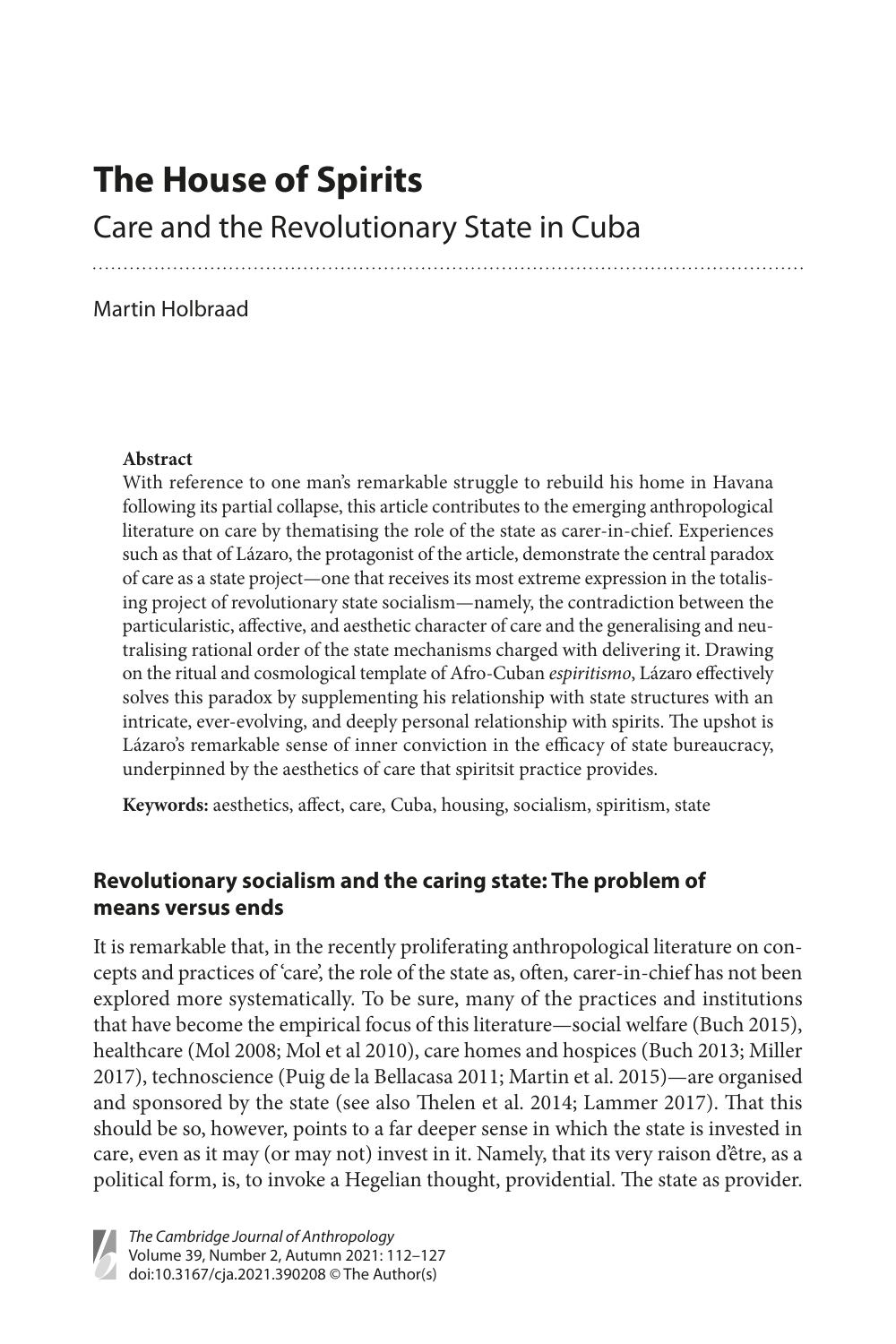Indeed, while Hegel's much-cited suggestion that the modern state is God-like was a statement about the state's absolute character as an expression of reason (Hegel 1942), one could just as well pursue the analogy between state and God in the key of care. If God is there to care for us, among other things, so certainly is the state. Law and order, national security, redistributive taxation, welfare benefits, healthcare, education, sanitation, transportation—the common denominator of nigh on every state function one can think of is a project of providing for citizens' needs, which is to say, a project for their care.

As with so many aspects of the state form, state-socialism takes this to its logical extreme. What is sometimes described as a characteristic tendency towards 'state paternalism' in socialism ('the nanny state') is, again, only a superficial symptom of a much deeper and definitive commitment to care as the animating force of state process (see also Read and Thelen 2007). If in liberal democracies the state cares for citizens mainly by securing the terrain in which they can safely be supported to go about their lives—the state as guarantor of 'civil society', imagined as a relatively autonomous field of action—in socialism the state becomes a 'total' phenomenon (Mauss 1992) inasmuch as its structures and processes do not merely provide the means through which citizens can realise their life projects, but rather become themselves the ends of those projects. While this in a sense reverses the vector of care, demanding of citizens that they care for 'their' state (to be a good socialist citizen, one might say, is to care *for* the state—cf. Graeber and Sahlins 2018), that might be just because the state's commitment to the total care of its citizens—from cradle to grave, and everything in between—is so all-embracing that it almost entails its own reciprocity. State and citizen become logically coterminous, one might say, insofar as their respective goals are so moulded as to be identified, such that the state's actions, almost by definition, count as care for its people, and vice versa (this being the project of the New Man, ubiquitous in state-socialist societies, in which people mould themselves into wanting only what the state wants of and for them—Blum 2011; Holbraad 2014; Cherstich et al. 2020).

All this, of course, is purely ideo-typical. 'States' may set themselves up as projects of care, and 'state-socialism' may gain the ethico-political high-ground by posing itself as the limit case. But no state ever fully took care of its citizens (providentially speaking, that would indeed be paradise on Earth), nor are citizens ever quite satisfied with their state in this regard. How far and in what ways the state can or will take care of its people is always a moot question for them, and hence the inordinate energy that is expended by politicians in trying (periodically at least) to convince people that this is nevertheless on the cards. Politicians are only always promising, one might say, because it is in their constitution to be expected to provide—indeed, to care. Conversely, a great deal of the discourse one might call political consists in commentary on the degree to which those charged with state power wield it in ways that deliver on their promises, meeting the expectations of their citizens, that is to say, their expectation of care.

So if, as Laszczkowski and Reeves argue, the state is 'affective', 'the object of emotional investment' (2015: 3), then that may be because its very raison d'être as source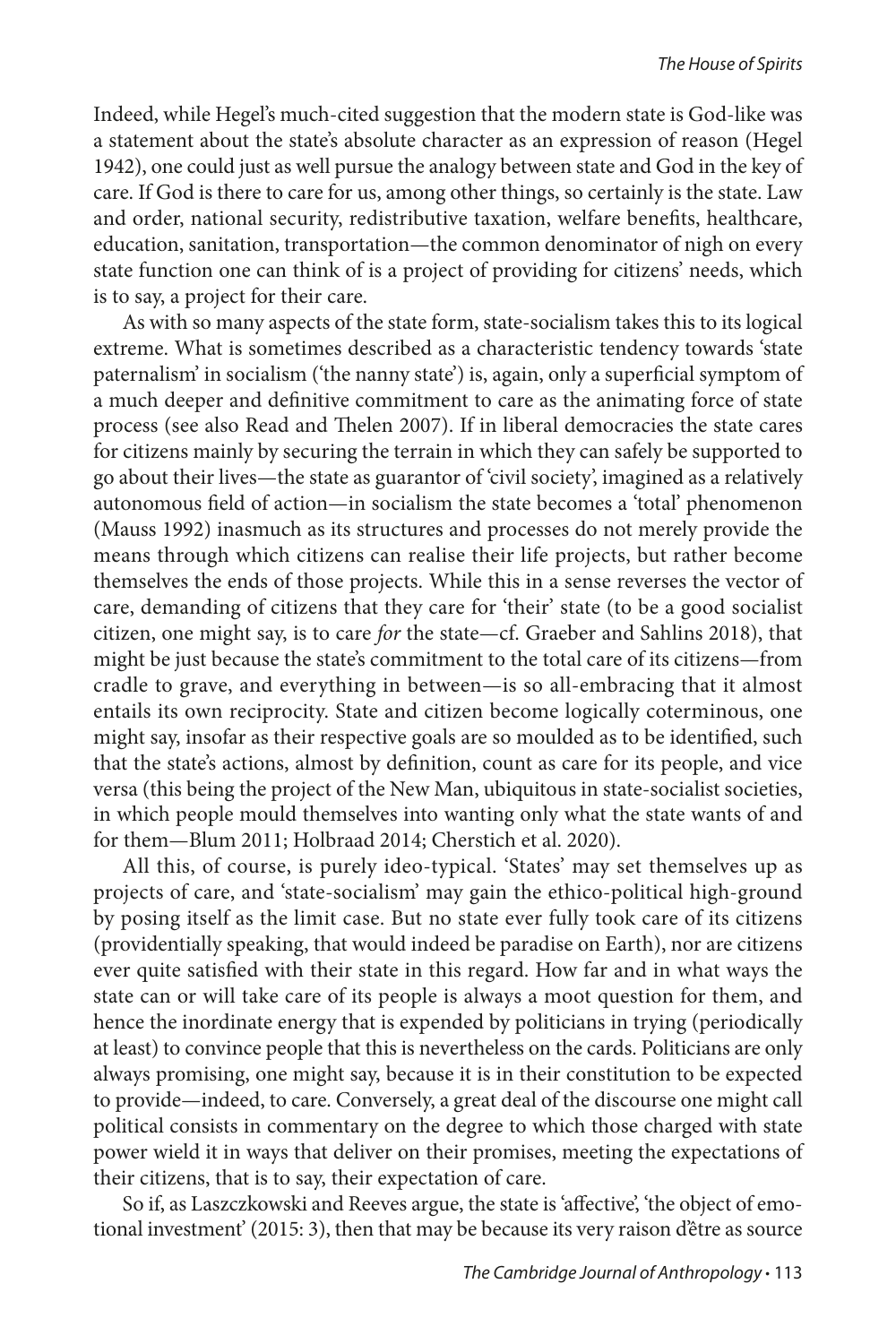of care—both ultimate and proximate—is cast at the deepest level in an affective register. A prime index of this is the affective character of the judgements people make as they measure the distance between what they expect of the state (indeed, what politicians promise them) and what it actually delivers: disappointment, indignation, dejection, apathy, cynicism, anger, even rage, sometimes righteous in its intensity. If these are among the political emotions that the mismatch between what the state promises and what it is felt to deliver generates, that is only because the most basic premise of the state's existence is that of care. The state is there to care for—to take care of—the subjects in its charge. In all of their intricacy and depth, these are all emotions of having been let down, and one only feels that way if what one had expected in the first place was to be cared for. Seen in this light, it is hardly surprising that the signature affective comportment of citizens in state-socialism in particular is cynicism (Yurchak 1997; Steinmüller and Brandtstädter 2015). If, as I have suggested, socialism totalises the expectation of a caring state, then that expectation is just as totally thwarted by the realities of the state's operation (Verdery 1996) and cynicism becomes not just a reaction on the part of let-down citizens but their constitutive condition qua citizens of such a state.

With reference to the experience of state-socialism in contemporary Cuba, this article charts out this conception of state (as) care by attending ethnographically to the central tension on which it turns. The hiatus between care promised and care delivered of which state socialist societies present the limit case, I suggest, is inherent to—indeed, constitutive of—such societies because it emerges out of the fundamental contradiction between the ends and the means of the state's project of care. On the one hand, by its very nature, care is particularising, contextual, and affective (see also Alexander 2002; Street 2012; Nading 2017). In the terms laid out in the present special issue, care is an inherently 'aesthetic' phenomenon, involving precisely the kinds of crossover between affect and perception that Lamrani puts at the centre of this special issue's argument in her introduction (this volume). Targeted at the body above all, care's successes and failures are registered in the languages of the senses—one either feels cared for, after all, or one does not. On the other hand, the state apparatus with which socialism seeks to realise its telos of care is exactly the opposite: generalising, averse to context, and organised as an expression of reason and order, as Max Weber (as well as Hegel) so famously described (1994). Drawing its claim to sovereignty on the transcendent order of reason itself (Gilmartin 2019), the state apparatus claims to operate on such principles as impartiality, neutrality, and equality for all. It is literally meant *not to care* for or about any person in particular, insofar as caring in such a way would by definition be iniquitous, impractical, and inefficient. By its very nature, in other words, the state seeks to care only in principle, and in general.

To the extent that socialism totalises the state's responsibility for care, it presents the limit case for this contradiction. No wonder, then, that state-socialism should have borne the whole anthropological and social scientific literature on, of example, 'economies of favour' (Ledeneva 1998; Henig and Makovicky 2017)—the myriad ways in which the bars of the proverbial 'iron cage' are bent in daily practice, to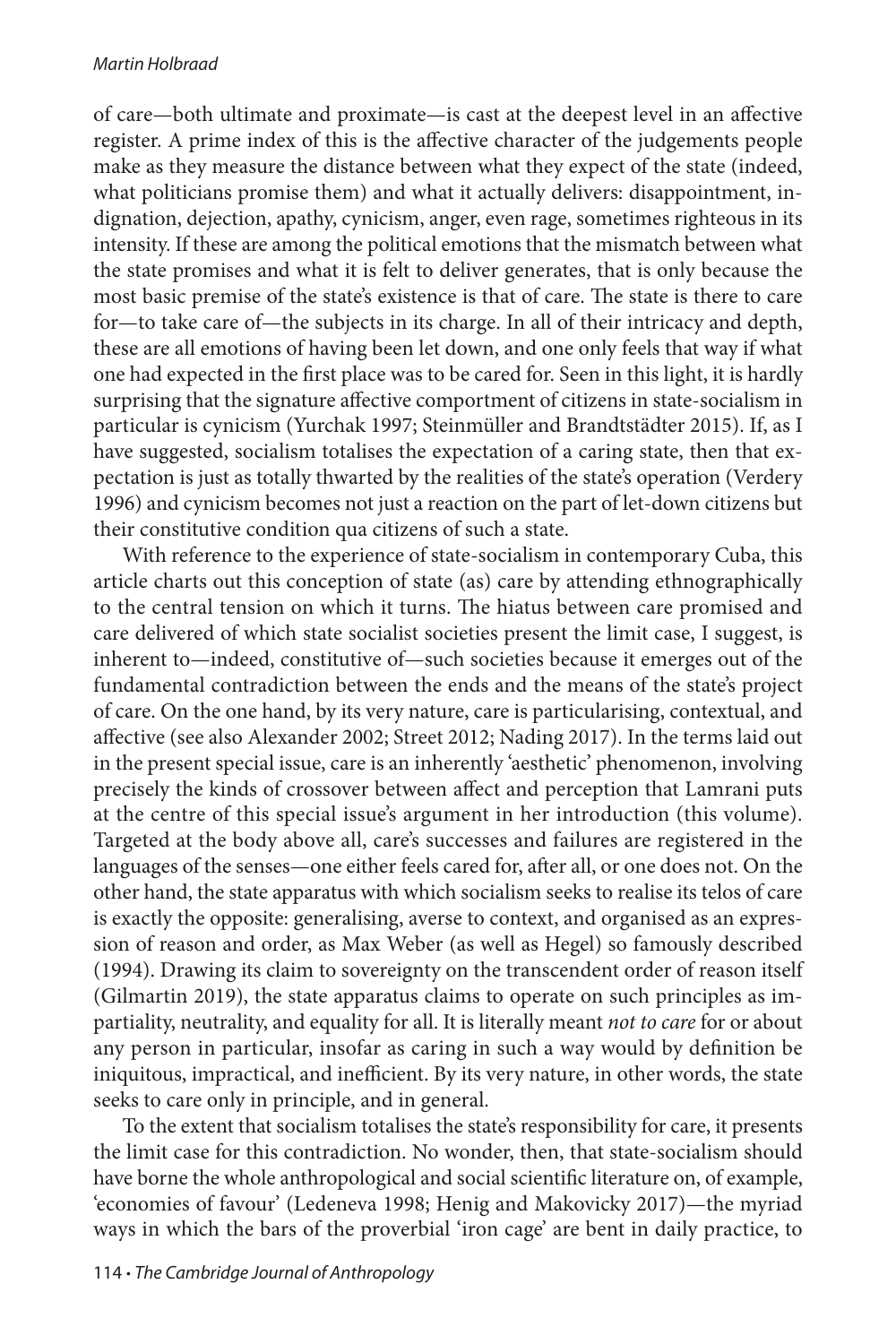allow the rigidities of state reason to yield to the personal projects to which the state is otherwise meant to be there to cater. To be sure, favours, nepotism, and even forms of 'corruption' all feature in the ethnographic story I shall be telling to illustrate the problem, showing how these putatively extraneous 'pathologies' of the state are in fact integral to the state's need to bridge the gaps its inherent means/ ends contradiction opens up. However, rather than presenting an 'apt illustration' of this dynamic, in what follows I deploy ethnography more in the Manchester School tradition (Evens and Handelman 2008; Kapferer 2015), presenting an 'extended case' of sorts that, centred on a singular event involving an exceptional person, brings to the surface the inner workings of this contradiction by rubbing against its coordinates, showing vividly how they come to be at stake in the lived experience of state socialism.

My focus is on the remarkable story of one man—a good friend of mine, called Lázaro<sup>1</sup>—who is himself utterly remarkable in at least two (connected) ways. First, at a time of pervasive cynicism on the part of ordinary people in Cuba about the state's capacity, let alone intention, to deliver on the programme of care for the people that the Cuban revolution has held as its 'national project' for now more than sixty years, Lázaro holds fast to the idea of the state as the prime means for addressing his own needs—needs that in his case, as we shall see, are nothing short of dire. Crucially, for Lázaro, the state's role in this regard is a direct function of its bureaucratic order—a space of reasoned structures, processes, and regulations that Lázaro himself is adept at navigating and for which he holds unflinching respect. At the same time, however, Lázaro is under no illusion as to the severe dysfunctions of the state apparatus in its day-to-day operation and lays no store at all at the prospect of its functionaries caring about his situation. His extraordinary sense of inner conviction that the state will yield to his just demands is rather founded on a different source entirely, namely his intimate—and intricately aesthetic, as we shall see—relationships with spirits with whom he confers on a daily basis and who have guided him in his interactions with the state authorities at every turn of his harrowing story. The intricately affective and sensorial relationships with spirits that sustain Lázaro in his day-to-day dealings provide him with exactly the kind and order of care that the state is constitutively unable to deliver and in that way serve to reveal the contradictory nature of state care even as, for Lázaro, they help to overcome it.

## **Lázaro's story**

'This house, my home, my family's home, where my mother and my father died, almost became my grave last year', Lázaro tells me in 2016 as we sit in his three-bedroom apartment, situated on the top floor of a turn-of-the-century building on a busy street of inner-city Havana. 'And now, in this grave, I have to live, under the stars…and the rain'. Sitting on the floor of what he continues to refer to as the living room, the reference to the stars and the rain is gapingly obvious: the flat is entirely bare, with all the furniture having been put in storage, following the collapse of the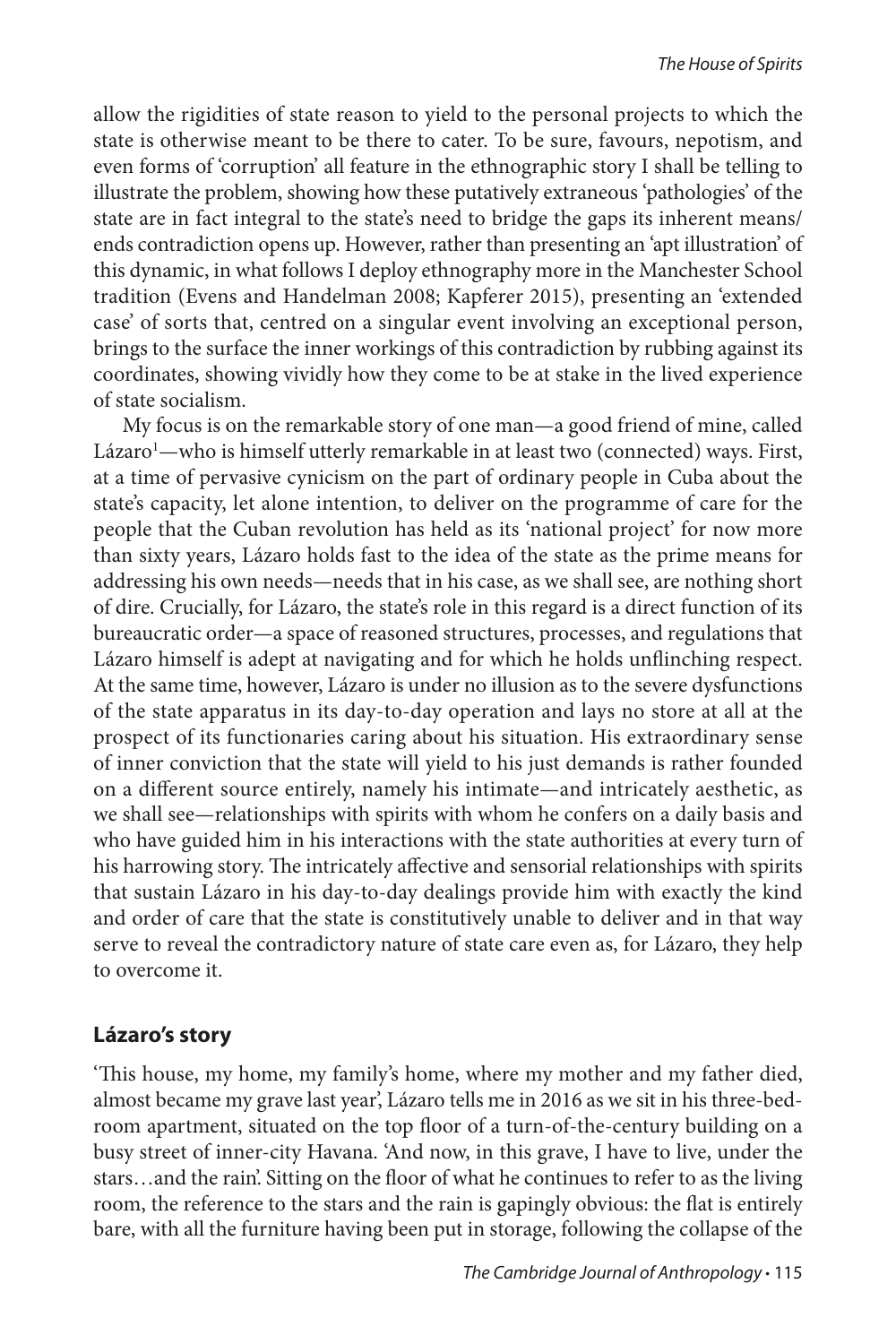roof in the kitchen, in the early hours of the morning more than a year ago now. 'The people from *viviendas* [the municipal agency responsible for housing] came in when the neighbours called them as soon as they saw what happened', he explains. 'I tried to cover up the damage, but it was impossible to hide—the whole ceiling fell through, and people heard it'. So it was that the flat was declared uninhabitable, and the construction wing of *viviendas* came within a week and demolished the remaining parts of the roof to avoid further accidents. And so it is that since that time (and still today, in 2021), Lázaro lives alone, in a flat with no roof.

Crumbling housing stock has been an endemic problem for decades in Cuba. Consistently since the early 1990s, when Cuba was thrown into the radical economic crisis Fidel Castro at the time branded as its 'Special Period in Times of Peace', provoked by the end of Soviet support, thousands of people have died due to the infamous '*derrumbes*' (collapses). Collapsing buildings are an everyday feature of life in Havana, particularly for the old colonial neighbourhoods in inner-city areas, after years of neglect and lack of state investment, in the context of an everstringent US embargo, vindictively still in place since 1962. In addition to the casualties, according to recent estimates (Castellanos 2017) approximately 150,000 people have had to be relocated to temporary accommodation—the infamous *albergues* (shelters) in which people sometimes are stuck for decades with often minimal amenities.

For purposes of the present argument, it is worth noting that housing reform has, from the start, been a prime avatar of that ongoing and by now deeply institutionalised process of (putatively) total socio-political transformation that in both official discourse and common parlance in Cuba is referred to as 'the revolution' (la revolución).<sup>2</sup> Already in *History Will Absolve Me*, his 1953 manifesto for the revolution, Fidel Castro identified decent housing as a prime demand of the struggle, and pledged accordingly:

A revolutionary government would solve the housing problem by cutting all rents in half, by providing tax exemptions on homes inhabited by the owners; by tripling taxes on rented homes; by tearing down hovels and replacing them with modern apartment buildings; and by financing housing all over the island on a scale heretofore unheard of, with the criterion that, just as each rural family should possess its own tract of land, each city family should own its own house or apartment. (Castro Ruz 2001 [1953])

Reflected in (and in fact well surpassed by) the raft of measures that were taken quickly after Castro's revolutionary ascent to power in 1959, and in particular the Law of Urban Reform (LUR) of 1960 in which private (though not personal) ownership of housing was forbidden in one fell swoop (Holbraad 2018), this programme of promises is the apogee the socialist state as carer-in-chief—promises underpinned, in Cuba as in most other socialist states, by the arch principle of Marxist redistribution, 'from each according to their ability to each according to their need' (Brotherton 2012; Wilson 2013; Gold 2015; Holbraad 2017), which enshrines care as the most basic responsibility of the socialist state. As in all other vital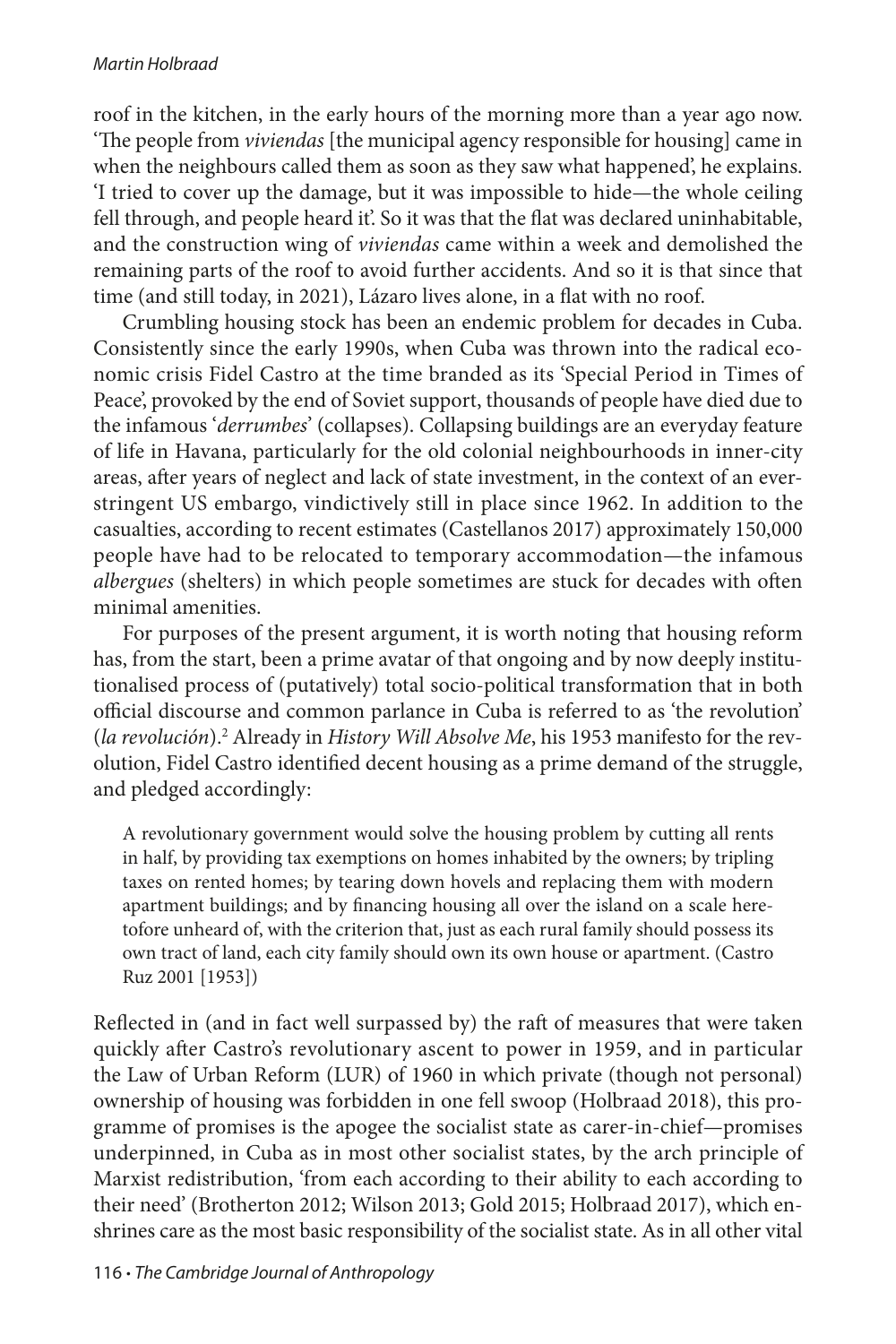fields—health, education, nutrition, family planning—so in housing the socialist state has from the 1960s occupied the role of prime provider for the population's 'basic needs' (*necesidades basicas*), with state authorities holding ultimate control over individual citizens' living arrangements, through the legal jurisdiction accorded them by the LUR and the regulatory and institutional infrastructure built upon it (see Trefftz 2011).

Even as it bears out the point about the role of care in state-socialism, however, the state's control of the provision of shelter in Cuba and the woeful deterioration of the housing stock to which it led demonstrates also how the state's organisational structures constitutively fall short of their promises, due to their basic asymmetry to the personalised, aesthetic quality of care (as such). While the reasons are more complicated than that (shortages of resources, scarcity of materials, logistical inefficiencies, the capital's climate, and the aforementioned US embargo have all played their role), the inability of the state bureaucracy to respond to people's individual, and so often absolutely dire, housing needs is so obvious to people in Havana that it is hardly commented upon with anything more than a shrug of the shoulders (see also Holbraad 2018).

In some ways Lázaro's story typifies the problem. When the roof of his flat collapsed, he too was offered that never-as-temporary-as-advertised accommodation in a far-off state shelter, but he resolutely declined it, knowing full well that this would put at the very bottom of the pile his legal claim to a state subsidy with which to repair his home. Still, to avoid one trap Lázaro now finds himself in another, stuck in a flat with no roof with no immediate prospects for finding the resources to repair it. The way he sees it, this is just the outcome of a situation in which he has been trapped for years. When he and his parents moved into the flat in the 1980s they knew the ceiling had problems, but as an employee of a state engineering firm at that time he expected that the authorities, charged by law with the maintenance of deteriorating housing stock, would support him in his own efforts to fix it. While, as he admits today, even then, in the 1980s, the dismal combination of shortage, inefficiency, and corruption was already a standard feature of the daily operation of state services and organisations (cf. Verdery 1996), his parents were model revolutionary citizens (his father was himself an honoured combatant of the revolutionary struggle, while his mother was active in the local 'CDR'—the neighbourhood-level 'Committees for the Defence of the Revolution), and their entitlement to decent housing could therefore be expected to be met by the authorities as a matter of course. But then the Special Period arrived, his father died of a broken heart after Lázaro's younger sister died of a congenital disease, and when his mother was diagnosed with Alzheimer's in the late 1990s, he had to give up his job in order to take care of her, until her death a decade later. With no job and with state authorities who simply cited the lack of resources in denying him, over and again, help with fixing the ceiling, his home effectively has had him trapped for years.

To be sure, in the neighbourhood, Lázaro's situation is perceived as nothing short of calamitous. For example, the man who originally introduced me to him—a university administrator who lives on the other side of the street, almost directly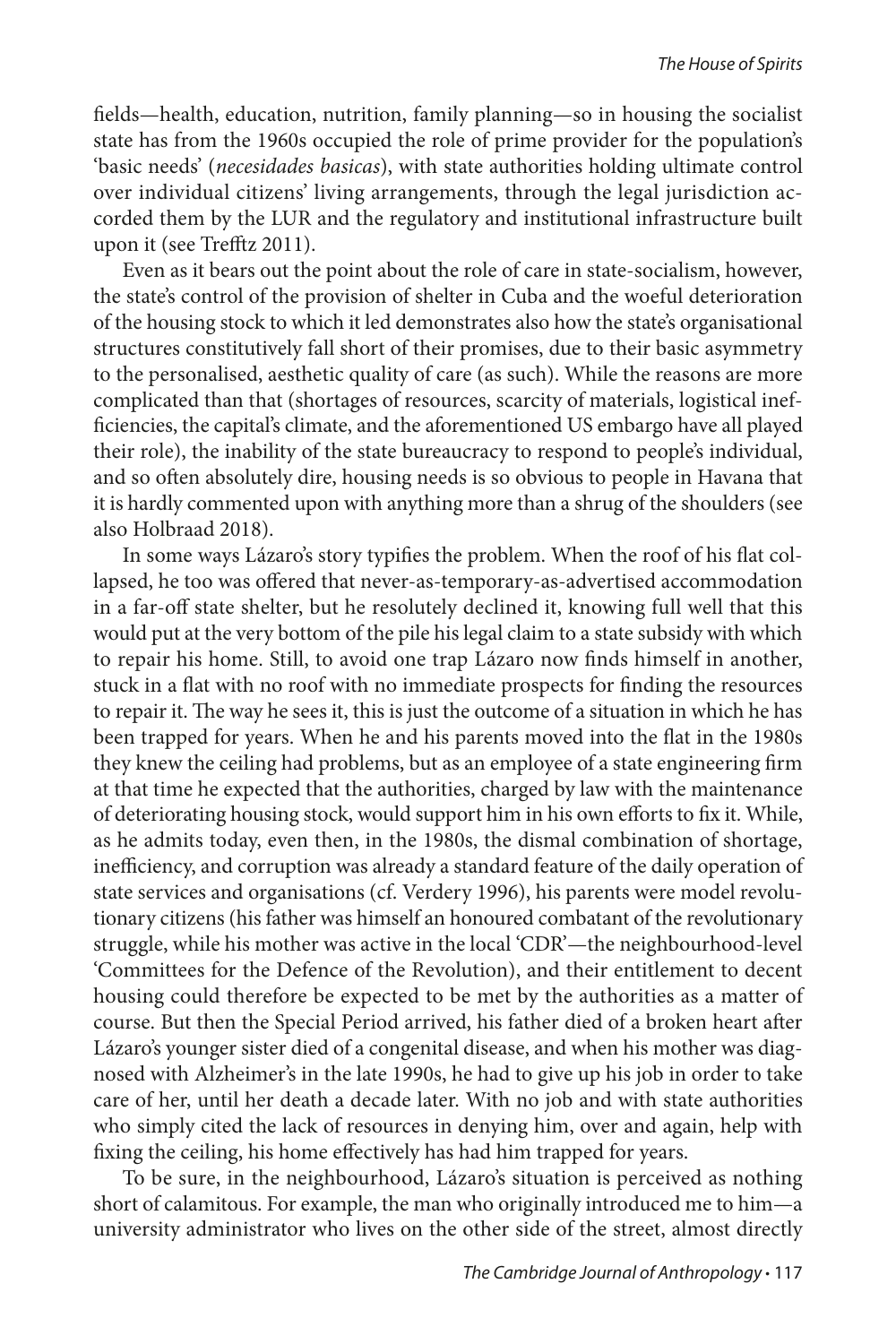#### *Martin Holbraad*

opposite Lázaro's collapsed flat—presented to me his case as an example of the 'misery that exists in this country now', as part of a long litany of complaints about the kinds of situations *la revolución* has created after six decades of gradually increasing dysfunction, as he saw it. 'How can you not be disenchanted with this ["*desencantado de esto*", 'esto'—'this'—being a term that is habitually used to refer to 'the revolution' as the horizon of existence in Cuba; see also Holbraad, forthcoming] when you see *that*?', he exclaimed, pointing me to the now open expanse of the flat opposite, which I later got to know as Lázaro's home. Indeed, since that initial conversation in 2016, I have kept track in subsequent visits of Lázaro's on the whole deteriorating relations in the neighbourhood, through updates from the university administrator and from Lázaro himself. In the period immediately after the collapse, a number of the neighbours offered Lázaro support, with the university administrator, for example, helping him carry and store some heavy metal rods he was able to procure in preparation for his projected house repairs, while an adjacent neighbour agreed to pay for a small part of the roof to be restored, since this also suited her because part of it was overhanging her own property. Over the subsequent months and years, however, with the situation more or less unchanging through the seasons (and not least through the terrifying days of Hurricane Irma in September 2017, for which Lázaro prepared meticulously and was able to survive unscathed), neighbours have tended to see Lázaro's living arrangements more and more as a festering problem. To the concerns about the safety hazards that his exposed apartment presents to the properties below and beside it (which, as he is keen to point out, Lázaro has done a great deal to minimise), is added increasingly a feeling that Lázaro's continuing battle to rebuild his home is unsustainable, and that his live-in in such dire conditions should have ended years ago.

Still, what is so atypical of his story is that, faced with this calamity, Lázaro himself is anything but despondent. The litany of complaints that is such a standard feature of daily conversation in Cuba—laced with the affect of revolutionary 'disenchantment', exemplified by Lázaro's aforementioned neighbour above—is largely absent in Lázaro's case. With him what you get instead is a sense of steadfast determination, to rebuild his flat, and with it his life. This sense of inner conviction is movingly conveyed by the careful, meticulous way in which the meagre building materials that Lázaro managed to salvage from the collapse (though some he had been acquiring piecemeal since), are ordered in the different surface-spaces of the flat. The carefully flushed piles of bricks in the living room, the metal pipes leaning against the kitchen wall in order of length, the rusting long rebars placed as unobtrusively as possible along the floors of two of the bedrooms, the tarpaulin-covered breeze-block structure of makeshift selves in which he now kept his clothes, toiletries, and other personal valuables, such as the bulging folder in which he keeps the 'papers' of the house, as he calls them. As I later found out when our friendship developed, these include not just the original ownership deeds and the mass of more recent documents generated by his ongoing negotiations and disputes with the state and local housing authorities but also meticulously drawn and redrawn designs for the repair project, drawn by his own precise hand, and costed over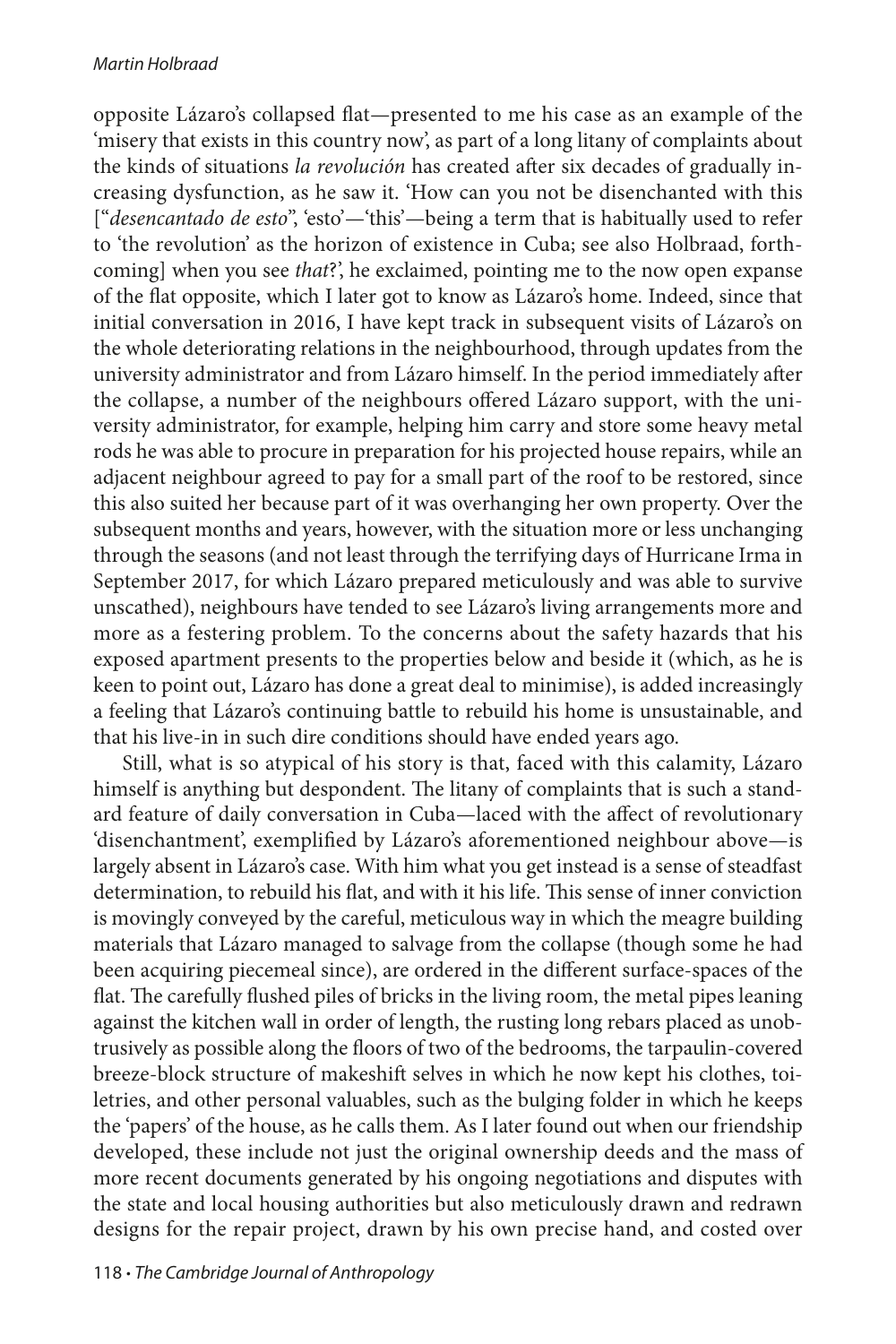and again in clear handwriting in seemingly endless iterations on different sheets of paper.

\* \* \*

I believe it was some weeks into our acquaintance in 2016 when I felt I could ask Lázaro directly the question I had been wanting to ask him from the start: why was he so adamant about staying in the flat under these inhuman conditions? His reply was not straightforward, since it centred only partly on his relationship with the state agencies charged with dealing with collapses of this kind. 'If I accept to be moved', he explained, 'then my problem as far as they are concerned is solved. But I want to remain a problem to them, because this is where I live'. However, as he continued on this theme, the deeper significance of staying in the flat and in this way, as he hopes, keeping it became apparent:

In this house I saw my sister die, and my father, and then my mother. In these rooms we took care of each other. Towards the end I would hardly sleep….I'd lean out onto the street on the balcony in the early hours of the morning, enjoying the stillness, thinking, listening….I guess you could call it insomnia, but for me…it was different.

It was in the ellipses of Lázaro's account that I began to sense that his reference to the deaths of his sister and parents was not offered only as a story of personal sorrow, though clearly it was that too. What is at stake for him hit me somewhat between my ethnographic eyes a little later on in that conversation, when we turned to the events of the collapse itself. 'It was in the dead of night, before sunrise', he responds to my goading questions about what had happened and how:

I was lying in my bed in the other room. And then they came and they showed it to me. They gave me a warning, although there really there was nothing I could do. They took me into the kitchen and said, 'look'. So I got up and followed them—it's all I could do. 'Rrrrraaackkata!' This whole part [indicating with his arm the far end of what had been the kitchen, above a now disused kitchen sink] fell through. And then, as though it were in slow motion, this one too [indicating above our heads, in the part of the room in which we were now standing]. ['You were hurt then?' I ask.] No, not at all. They didn't want me to be hurt. They just wanted me to see, to be there. ['They protected you?' I suggest.] They do protect me. They always protect me.

When he talks of 'them' in such contexts (the same pronoun, importantly, that Cubans commonly use to refer to the state and its agencies), Lázaro is referring to spirits, and in particular to his own idiosyncratic elaboration on *espiritismo*—a set of practices for communicating with dead spirits that is pervasive in Cuba, originating in the complex admixture of mainly 'spiritist' practices imported from Europe in the nineteenth century and central and west African ritual and cosmological frameworks brought to the island by slaves who were being imported en masse during the same period. Referred to commonly as '*muertos*', though he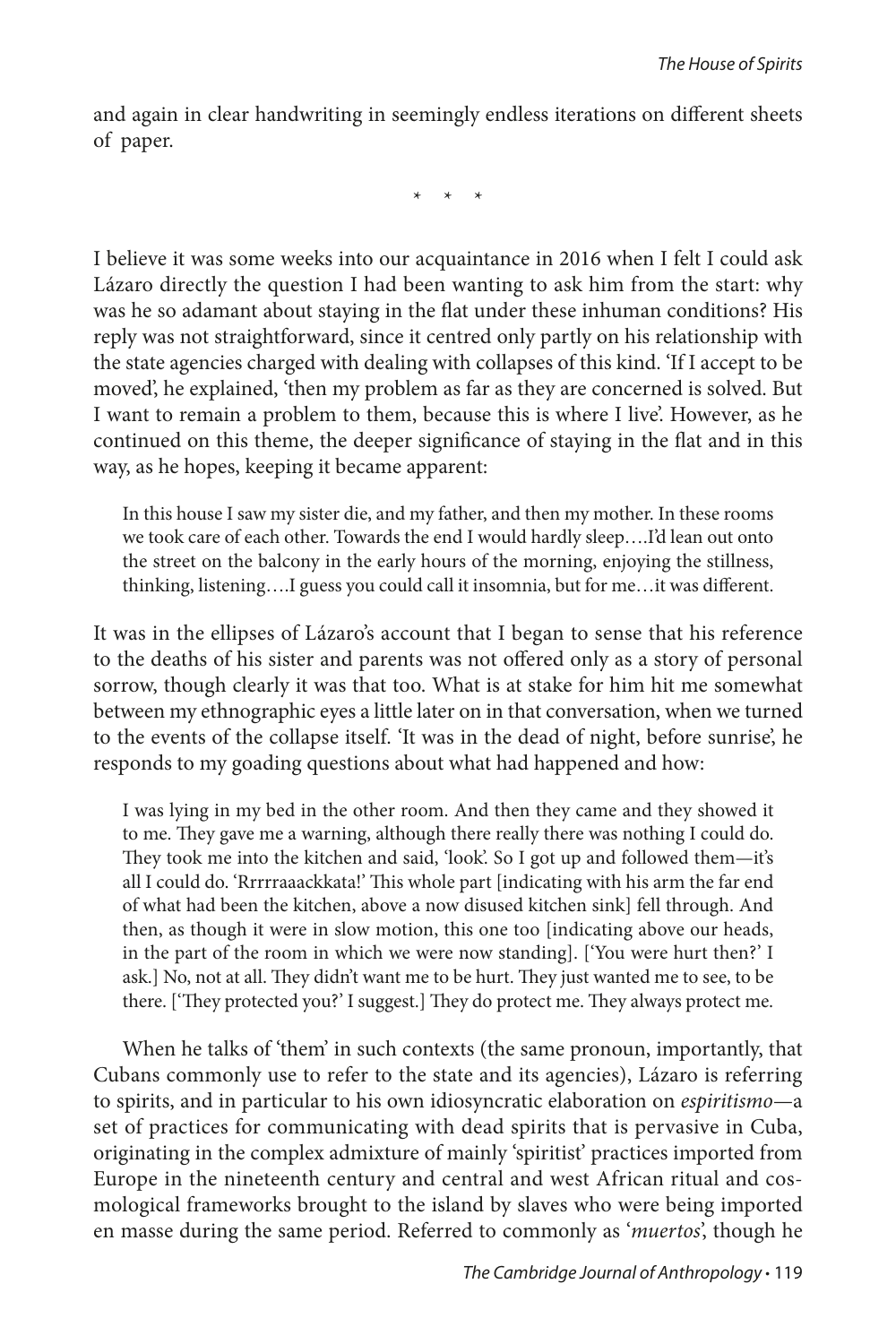prefers to designate them more accurately (in his view) as '*espiritus*', these spirits are conceived and ritually substantiated as personages from the historic past, who, depending on their manner of life and death, and the subsequent interactions with the living, have 'evolved' or 'developed' into increasingly well-defined personalities with whom the living can enter into long-term relationships.

In a way that is entirely pertinent to our argument here, the excellent literature on Cuban spiritism (e.g., James Figarola 1989; Espirito Santo 2015, 2018) emphasises the intricate forms of care through which relationships between humans and their spirits get solidified, in order then to be utilised for mutual benefit—the spirit is 'developed' by its medium so as to gain increasing forms of ascendancy and 'light', while the medium in turn gains the spirit's guidance and protection, which they can then also put to use in helping others. Intricately kinaesthetic crossovers between affect and perception are a central feature of this process, with practitioners literally feeling their way towards increasingly multidimensional relationships with their spirits. Sight, sounds, smell, touch, and taste all serving as possible fields through which the spirits' presence, character, and particular desires and motives in any given context can be detected and articulated, often with the help of different material aids—candles, flames, glasses of water, dolls and other effigies, songs, murmurs, bodily gestures, and dance-like swaying movements that can act in different contexts and stages of the spirit's development act as conduits, attractors, or indeed materialisations for the spirit and become the focus of the medium's developing spiritual sensorium.

While Lázaro's account of how his spirits woke him up and spoke to him on the fateful night of the collapse is but one example of this blend of sense and personal care and affect, we may note here that Lázaro accounts for his own ability to hear and see his dead spirits as a personal 'gift' (*un don*) rather than an ability developed through more formal instruction or apprenticeship, as is common for many of the professional mediums in Havana today who offer their ritual services to clients in exchange for fees (a kind of transaction Lázaro tends to avoid). Lázaro became conscious of his gift around the time of his sister's death, as he later told me, and he associates it particularly with the time when she was ill at hospital in the 1980s and 1990s. Spirits, he explains, would whisper to him what to do for his sister, how to care for her, what to say to his father and mother, and what he needed to do to take care of them. It used to be just one or two spirits, but over the years, following his sister's death and his parents' ensuing frailness and ill health, more and more of them began to be added to what adepts of spiritism would call his *cuadro spiritual*, that is, the 'frame' or 'chart' of spirits with whom he has relationships, who 'accompany' him in life, and who care for him in the measure that he too cares for them.

Relationships with spirits are pervasive in Lázaro's life, and he speaks about them with a tenderness that recalls the bonds of care and affection that, as he often recalls, made life with his parents and sister so united and loving when they were alive. Indeed, while living life as a loner since then, Lázaro has become ever more intricately embedded in a developing web of relationships with a whole array of individual spirits, with which he engages in order to help people that he meets on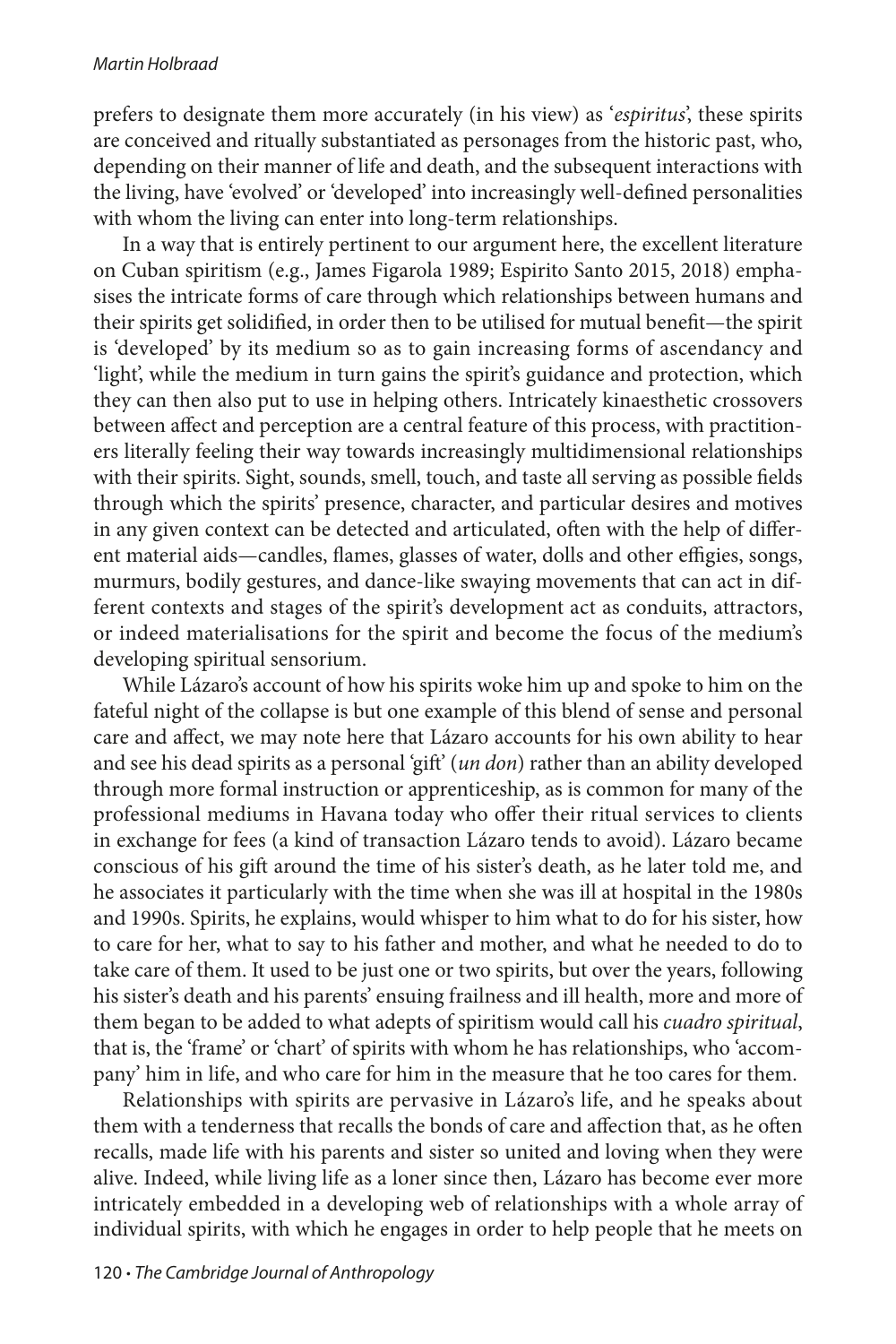his daily peregrinations across the city—relationships that can be seen as modelling, complementing, and extending the kinds of bonds of care his family life, as he sees it, typified, and which he sometimes contrasts with the kinds of antagonisms and hostilities he sees as pervasive in everyday life, including among his neighbours (cf. Harkonen 2016).

Accordingly, spirits played an entirely central role in the aftermath of the collapse of Lázaro's roof, as a prime factor, for him, in the ongoing drama of his interactions not only with sometimes hostile and often scheming neighbours but also with the state authorities themselves. His narration of the current stalemate in which he finds himself centres on what he perceives as a combination of indifference and ineptitude, and on occasion malice, on the part of a whole rollcall of functionaries at different levels of the state apparatus: the president of the state construction agency who alerted him to a recent change in the subsidy regulations; the municipal delegate who promised to look into his case but has been dragging his feet now for over a year; the local delegate who is trying to swindle him out of his flat; and so on. But in the face of what to most Cubans would consider a rather hopeless situation, Lázaro calmly counter-poses the 'protection' his spirits provide. While he never expressed this directly, his whole demeanour when he links his decision to remain in the dilapidated house with what 'they', the spirits, have told him he should do is one of quiet, if a little mischievous, confidence. In fact, it would appear that from the moment the spirits themselves let Lázaro into the momentous event of the night of the collapse, the whole story of his home for him has played itself out as an intimate relationship with them. A dialogue with the dead (to recall the title of Piers Vitebsky's 1993 study of spirit possession and [as] care among Sora people in India) in which spirits have told Lázaro at every turn to remain steadfast in his demand for state help, given him strength in dealing with ever more disgruntled neighbours who would like him and his problem to go away, and helping him see through the bureaucratic morass that have been his weekly dealings with different state agencies, complaint and appeal procedures, endless requests for paperwork, and so on.

Alas, unlike Vitebsky's marvellously documented Sora séances, Lázaro's dialogues with the dead are mainly internal. Yet perhaps therein lies part of their power. Perhaps the reason for which spirits are such a source of strength for him lies not in the detail of what they say but in the very fact that they are there to say it to him at all. The mischievousness on Lázaro's face when he alludes to the guidance he receives from his *espiritus* is not a hint of his access to some secret spiritual information or power. It speaks to the sense of protection that having the dead there, whispering in his ear and caring for everything that he does, gives him. 'They protect me—they always protect me', as he said. Indeed, in our many conversations in my visits to Cuba since 2016, the closest Lázaro came to explaining to me the power of his spirits was in the context of explaining how he puts his gift to work for the benefit of others, in his daily wanderings from one house to another in the inner-city *barrios* of Havana. 'Everybody here is suffocating in their own bubble of problems—no one has the time to listen', he said: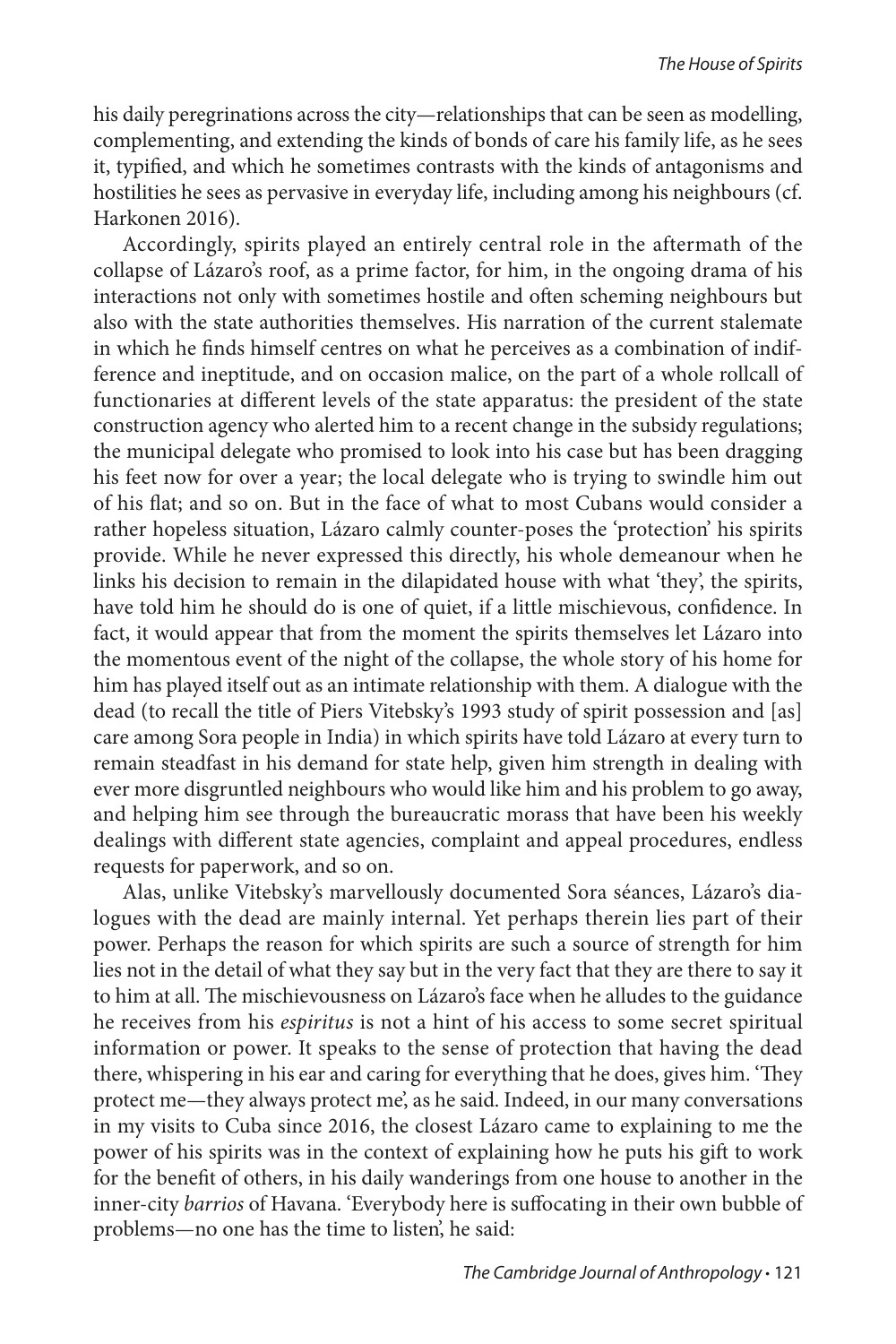I've had cases of people coming to me from very difficult situations…and with even just simply telling them a few words the person is able to breathe again. These are not my own words; they are the words that correspond to the person in question. Often they are the words that a dead relative used to tell them, and just by hearing them the person says, 'this is what my grandmother used to say to me' and starts weeping, as if to say, 'now I feel accompanied, I feel protected', something that maybe they had not felt for a very long time. When a person feels accompanied, protected, they act differently. They may feel alone but then they say, 'on the other side I have someone who listens, who can help me'. All I do is open that door for them, and then leave them to walk through….To have someone who is there for them, just for them, as your relatives are there for you, un-transferably so. [Q: So how do these words that you utter occur to you, where do they come from?]. Oh, they tell me and I just say it. [Q: Your spirits?] Yes, sometimes it's the accompanying spirit itself that speaks, since they [the spirits] are desperate to speak to their relative and help them. They don't wait for the ones who could act as intermediaries [referring to his own spirits], so they just speak to me directly.

While Lázaro here is talking about the emotional consequences of his relationships with spirits for the people he helps, this is just as much an account of the power these affective relationships have for him. Against state structures he experiences as opaque and largely indifferent to his predicament, he pits the intimacy of spirits who care *for* him constitutively, by virtue of the very shape of their relationship with him. The point he makes about the emotional character of this intimacy speaks beautifully to the sheer conviction that undergirds his ongoing battle for his home. To the extent that his relationship with spirits in this way comes to lend emotional depth also to his relationship with the state and the revolutionary project the state is meant to uphold, Lázaro's story casts the broader relationship between the personal and the political, to coin that phrase, in an altogether new light.

## **Conclusion: The spirit of care**

Lázaro's experience vividly reveals the deeper stakes in the state's role as prime provider of care for ordinary people like him—a role that, as I have suggested, becomes totalised in sate-socialist contexts such as Cuba's, in which the state apparatus becomes the prime machinery through which a (literally) revolutionary agenda for care is meant to be realised. As we have seen, Lázaro's relationship with spirits has effectively come to take the place of his earlier relationship with the revolutionary process—a process that has always presented itself as one of care for the people, and which Lázaro in earlier years of his life supported. Spirits, it would seem, take on the qualities of care and protection that Cuba's revolutionary state always sought to deliver, even though they have for so long manifestly failed to do so, as the story of Lázaro's collapsed home illustrates.

We saw that Lázaro's calm confidence that his home will be rebuilt is in stark contrast to the kind of indignant expressions of frustration one grows accustomed to hearing from people in post-Soviet Cuba. Significantly, these litanies of complaint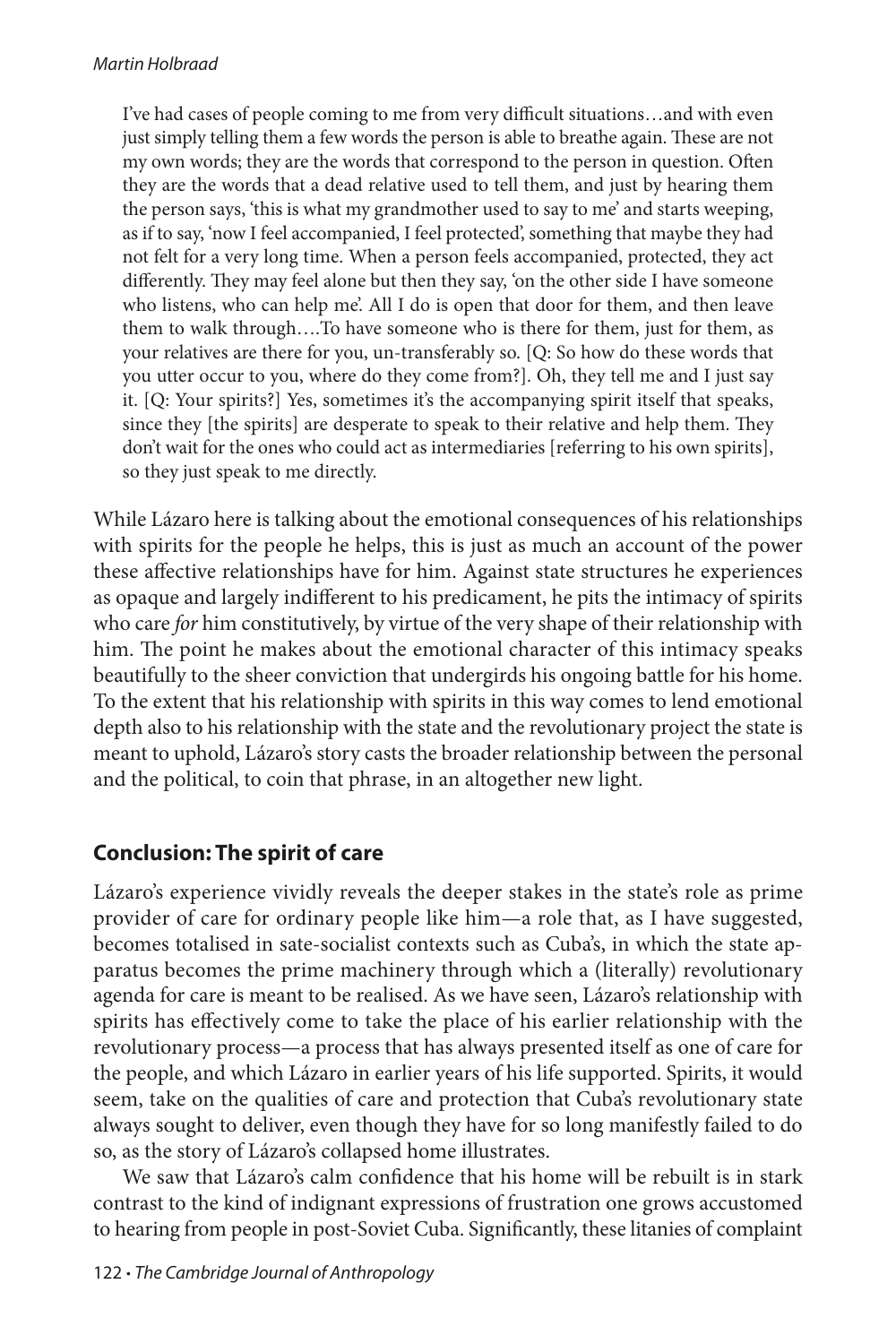are a prime means through which the contrast between revolutionary promises and state-delivered realities—the 'ought' and the 'is' of state socialism—gains its salience as a framework for living in a society that designates itself as revolutionary. For people in Cuba are not so much frustrated or disappointed as dejected and indignant: 'The state says it provides a decent wage and subsidised food but who can live on what they give?' 'The revolution gave us free healthcare but try going to a hospital and see what you get'. Or, as my friend the university administrator said at that meeting in his flat when he first told me of Lázaro's predicament, referring ironically to one of the government's well-known slogans, 'Revolution is to construct (*revolución es construir*), so how come that man has to live like that?'. The point of such statements is not so much to state the obvious, namely that the reality of the revolution hardly ever lives up to its ideals and promises. The near-phatic and continual way in which such statements are repeated each and every day and in all manner of contexts, rather, turns them into a form of life in their own right. To live in a revolution that is implemented through the apparatus of the state *is* to negotiate the distance between ideals and realities, and these everyday comparative calibrations are in that sense navigational tools, setting out the parameters of people's experience of institutionalised revolution (see Cumbrera Mesa et al. 2020).

What makes Lázaro's case revealing in this regard, then, is that he largely abstains from this manner of living the revolution. As with everyone else in Cuba, he is entirely aware of the failings of the revolutionary state to deliver on its own idealised raisons d'être—acutely so, given his circumstances, and not least in his daily interactions with local state authorities and functionaries. However, the role that his spirits play in guiding him through this impossibly cumbersome process, giving him the inner certainty to stick with what he knows to be a path to eventual success, effectively inverts the relationship between the state-socialist 'oughts' and 'ises' of care. What the spirits tell him is that what his fellow citizens see as insurmountable realities (the 'is' of revolutionary life as Cubans know it) are only obstacles to be overcome: their insurmountability is, after all, illusory. On the other hand, the putatively hollow promises of the revolution—the ones that are never actually delivered, such as safe shelter—describe precisely the state of affairs that Lázaro's spirits confirm will actually come to pass. Notwithstanding the ill treatment, the delays, the procedural errors and all the scheming by neighbours and state functionaries alike, as far as Lázaro and his spirits are concerned, the state will provide the resources for the house to be rebuilt, exactly as it ought to do. Revolutionary ought and revolutionary is, the spirits affirm, will be one and the same (cf. Holbraad 2010).

This logical inversion goes to the heart of the paradox of state care with which I began. In mediating (also in the mediumistic sense) Lázaro's relationship with the state machinery, spirits are able affectively to attach an aesthetics of personal care to the workings of state processes. This, in effect, short-circuits the paradox of state-care. Through their abiding participation in it for Lázaro, spirits render state care all the things its universalising logic would otherwise prevent: personalised, affective, contextual, particular, in short, caring in the fully affectual sense of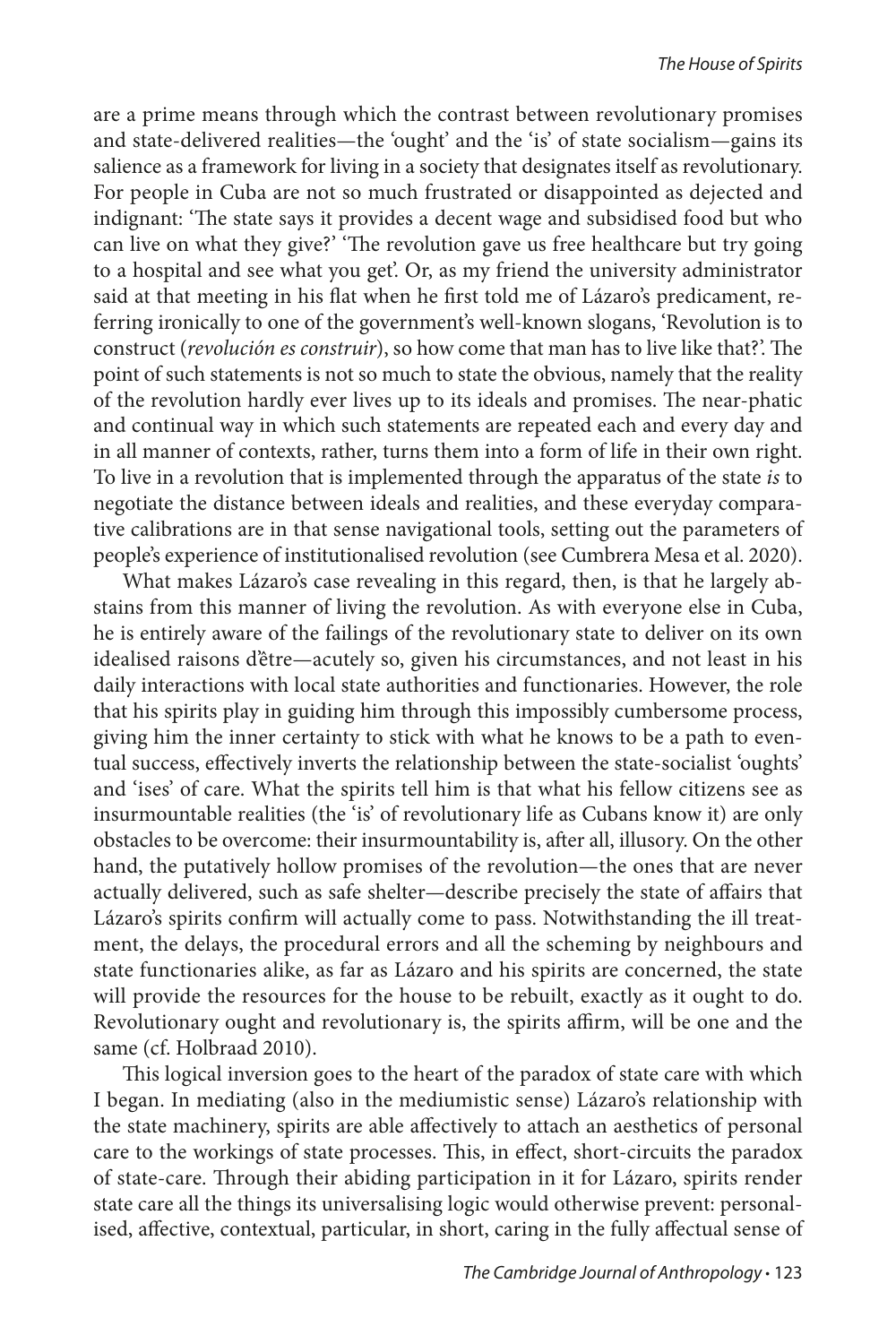#### *Martin Holbraad*

the word. But crucially, spirits do this with Lázaro in virtue of the state processes through which they guide him rather than despite or against them. Spirits, here, are not the structural equivalent of a state official doing Lázaro a 'favour', if that is understood as bending the rules for a client's benefit (usually in exchange for some form of reciprocal benefit), as the Cuban expression getting things done 'from the left' (por la izquierda) indicates.<sup>3</sup> Rather, they shape the equivalent of what state care would look like if its machinery were, as per the unattainable ideal, personalised after all. To return to the Hegelian analogy, the spirits bestow upon the state the real miracle of God: that of being omnipresent, omniscient, and all-powerful, but nevertheless being able constitutively to care for everyone *personally*, protecting them in the detail of their life circumstances. And as with God also (though no doubt differently), this personalisation is fully aesthetic in its character, melding the affectivity of care and protection with the multimodal sensorium of spiritist practice—apparitions, visions, whispers, and voices being the ways in which spirits' care is, literally, felt. Even as cynicism, then, is the constitutive affect of the paradox of state care, as we saw, Lázaro's serene sense of conviction in state institutions is the affective corollary of the spiritist aesthetic of his relationship with them.

Indeed, one of the many things that are so arresting about Lázaro's account of his situation is the way his relationship with the spirits acts to intensify his relationship with state institutions and the revolutionary process they are meant ('ought') to embody. Spirits do not provide Lázaro with a way out of the state-socialist order, in that sense, but into it. After all, to him the spirits allow him to see his way through the dismal realities of what he, like everyone else, recognises as an ailing revolution, and into a deeper realm of state-revolutionary process that he is convinced can and will work for him. Tellingly, on each of my return visits since our initial meeting in 2016, Lázaro's updates have expanded the set of state agencies and authorities he has been able to involve in his case. Stories of incompetence and malice on the part of local functionaries are countered with tales of the competence and gravitas of higher-level authorities. In 2019, for example, he presented his case to the public surgery of the Council of State—the national government's prime legislative wing. While fully aware that this is a long shot, he saw having a record of his case being dealt with at this highest of levels as an important element in his campaign to receive at municipal level the full state subsidy for home reparations to which he believes he is entitled. 'These people are serious, and they understand you when you speak to them', he explained. 'They know that what they decide has weight and no one can ignore that'. 'You probably know more about the workings of government than the officials you are dealing with', I commented. 'Well, yes. In many cases I have to teach them how to do their job. But for me the task is to align all of these levels—the State, the Province, the Municipality, the delegates. When I have it all working in synchrony', he continued, extending his arms widely as if to embrace the whole administrative structure of the revolution, 'that's when the works will start'. 'Finally!', I added. 'Finally', he smiled back.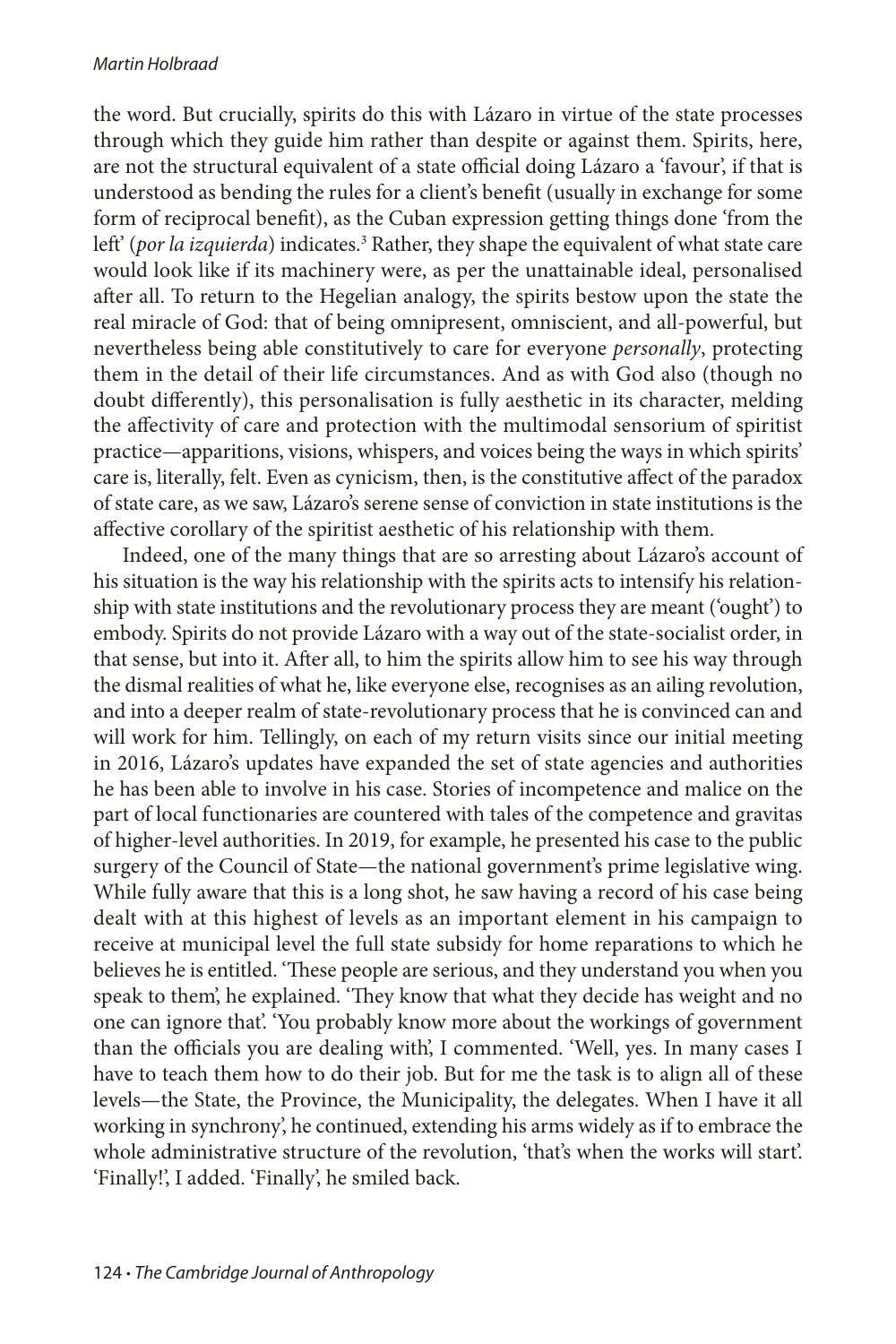#### **Acknowledgements**

Research for this article was funded by an ERC Consolidator Grant (ERC-2013- CoG, 617970, CARP). I am grateful to Myriam Lamrani, Hans Steinmüller, Tatjana Thelen and the journal's two anonymous reviewers for their critical readings of earlier drafts and recommendations on literature. My most heartfelt appreciation goes to the protagonist of this article for his inspirational friendship and generosity in allowing me to write about him.

**Martin Holbraad** teaches social anthropology at UCL. His main field research is in Cuba, focusing on Afro-Cuban religions and revolutionary politics. Recent books include *Truth in Motion: The Recursive Anthropology of Cuban Divination*  (Chicago, 2012), *The Ontological Turn: An Anthropological Exposition* (co-author, Cambridge, 2016), and *Anthropologies of Revolution: Forging Time, People and Worlds* (co-author, California, 2020).

Email: m.holbraad@ucl.ac.uk ORCID ID: 0000-0002-8419-7933

#### **Notes**

- 1. Fluent in four languages, including English, Lázaro read and approved drafts of this article before publication. He preferred that I use his real name in my account of his circumstances and actions. We are at present collaborating on a longer, co-authored work.
- 2. The event of revolutionary struggle and upheaval that brought Fidel Castro's revolutionary government to power in 1959 is in Cuba referred to as 'The Triumph of the Revolution', as distinct from 'the revolution', which refers to the process of political, economic, societal, moral—in short 'total'—transformation that these events initiated and which is deemed to be still ongoing, notwithstanding the many trials and tribulations of the post-Soviet period in particular.
- 3. The structural equivalent of officials' favours, in this context, would rather be the many and complex witchcraft/sorcery-like options that are available to Cubans in their efforts to influence state processes, with particular divinities, spirits, and initiates of different Afro-Cuban ritual traditions being understood as being efficacious in particular fields (the justice system, professional development, etc.).

## **References**

- Alexander, C. (2002), *Personal States: Making Connections between People and Bureaucracy in Turkey* (Oxford: Oxford University Press).
- Blum, D. F. (2011), *Cuban Youth and Revolutionary Values: Educating the New Socialist Citizen* (Austin: University of Texas Press).
- Brotherton, S. P. (2012), *Revolutionary Medicine: Health and the Body in Post-Soviet Cuba* (Durham, NC: Duke University Press).
- Buch, E. D. (2013), 'Senses of care: Embodying inequality and sustaining personhood in the home care of older adults in Chicago', *American Ethnologist* 40, no. 4: 637–650.
- Buch, E. D. (2015), 'Anthropology of aging and care', *Annual Review of Anthropology* 44: 277–293.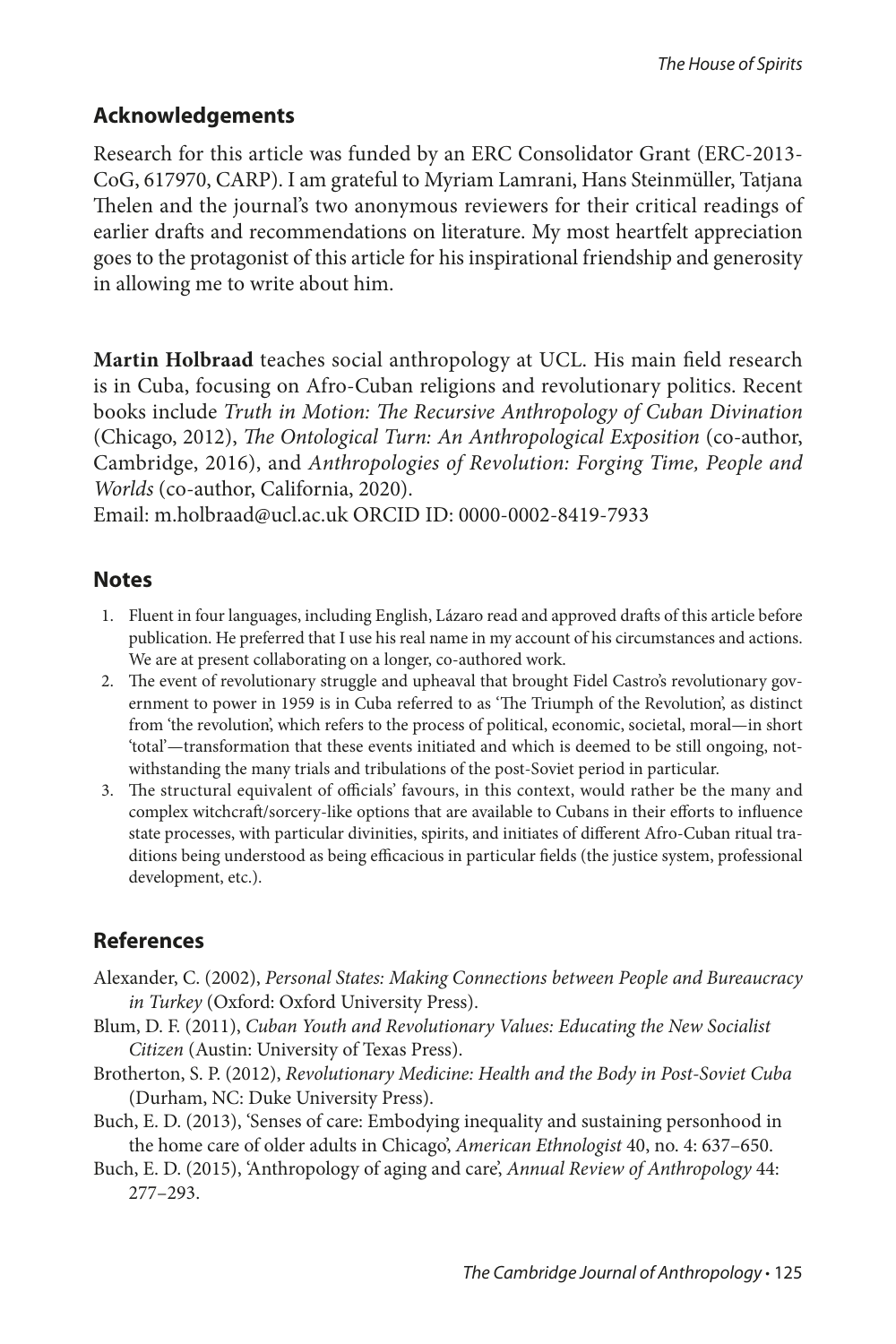#### *Martin Holbraad*

- Castellanos, D. (2017), 'Havana is collapsing', *Diario de Cuba*. https://diariodecuba.com/ cuba/1493890118\_30853.html (accessed 18 October 2020).
- Castro Ruz, F. (2001), *History Will Absolve Me.* Fidel Castro Internet Archive https:// www.marxists.org/history/cuba/archive/castro/1953/10/16.htm (accessed 18 October 2020).
- Cherstich, I., M. Holbraad, and N. Tassi (2020), *Anthropologies of Revolution: Forging Time, People, and Worlds*. Berkeley: California University Press.
- Cumbrera Mesa, O., L. Y. Carrazana Fuentes, D. Rodríguez Hernández, M. Holbraad, I. Reyes Mora, and M. R. Cano Orúe (2020), 'State and life in Cuba: Calibrating ideals and realities in a state-socialist system for food provision', *Social Anthropology/Antropologie Sociale* 28, no. 4: 803–826.
- Espirito Santo, D. (2015), *Developing the Dead: Mediumship and Selfhood in Cuban Espiritismo* (Gainesville: University Press of Florida).
- Espirito Santo, D. (2018), 'Telegraph spirits and muertos chinos: Technologies of proximity and distance in the material commemoration of the dead in Cuba', *Journal of Africana Religions* 6, no. 2: 208–231.
- Evens, T. M. S. and D. Handelman (eds) (2008), *The Manchester School: Practice and Ethnographic Praxis in Anthropology* (New York: Berghahn Books).
- Gilmartin, D. (2019), 'Introduction: South Asian sovereignty: The conundrum of worldly power', in *South Asian Sovereignty: The Conundrum of Worldly Power*, edited by David Gilmartin, Pamela Price and Arild Engelsen Ruud, 1–34 (New York: Routledge).
- Gold, M. (2015), *People and State in Socialist Cuba: Ideas and Practices of Revolution* (London: Palgrave Macmillan).
- Graeber, D. and M. Sahlins (2018), *On Kings* (Chicago: University of Chicago Press).
- Harkonen, H. (2016), *Kinship, Love, and Life Cycle in Contemporary Havana, Cuba to Not Die Alone* (New York: Palgrave Macmillan).
- Hegel, G. W. F. (1942), *Hegel's Philosophy of Right*, trans. T. M. Knox (Oxford: Clarendon Press).
- Henig, D. and N. Makovicky (2017), *Economies of Favour after Socialism* (Oxford: Oxford University Press).
- Holbraad, M. (2010), 'Of ises and oughts: An endnote on divinatory obligation', in P. Curry (ed), *Divination: Perspectives for a New Millennium*, 265–274. Farnham: Ashgate.
- Holbraad, M. (2014), '*Revolucíon o muerte*: The political ontology of Cuban revolution', *Ethnos* 79, no. 3: 365–387.
- Holbraad, M. (2017), 'Money and the morality of commensuration: currencies of poverty in post-Soviet Cuba', *Social Analysis* 61, no. 4: 81–97.
- Holbraad, M. (2018), '"I have been formed in this revolution": Revolution as infrastructure, and the people it creates in Cuba', *The Journal of Latin American and Caribbean Anthropology* 23, no. 3: 478–495.
- Holbraad, M. (forthcoming), 'Cosmogony and second nature in revolutionary Cuba', in *Afterlives of Revolution: Radical Politics Beyond Rupture and Event*, C. Al-Khalili, N. Ansari, M. Lamrani, and K. Uzel (eds) (London: UCL Press).
- James Figarola, J. (1989), *Sobre muertos y dioses* (Santiago de Cuba, Ediciones Caserón).
- Kapferer, B. (2015), 'Introduction: In the event—toward an anthropology of generic moments', in *In the Event: Toward an Anthropology of Generic Moments*, Lotte Meinert and Bruce Kapferer (eds.), 1–28. Oxford: Berghahn Books.